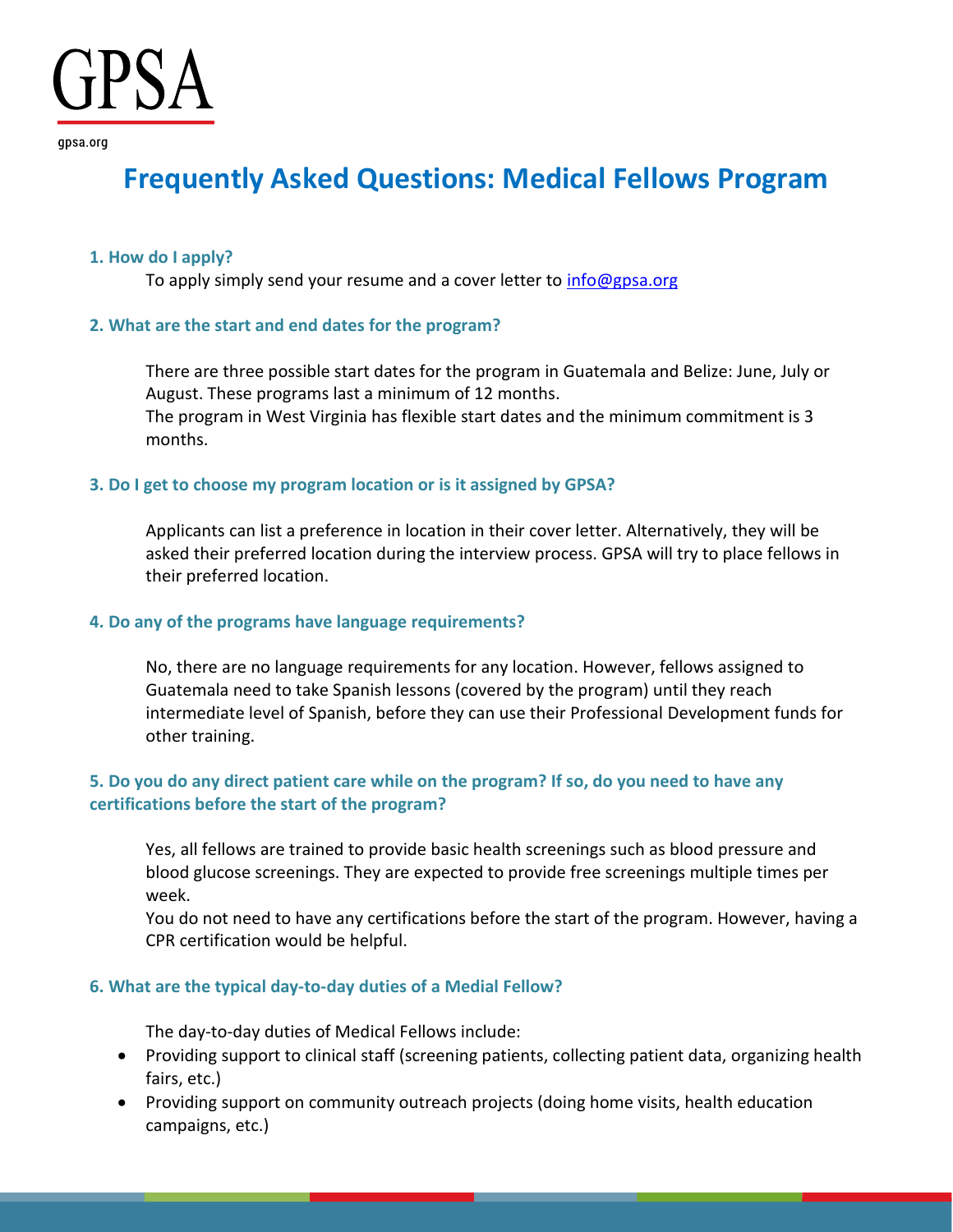#### qpsa.org

- Teaching health lessons at local schools
- Partnering with other organizations on health related projects
- Support Program Coordinators before, during and after service learning programs for high school students.

# **7. What does the academic service learning program for high school students entail?**

In addition to the Medical Fellows program, which is a long-term volunteering position, GPSA also receives short-term volunteers during our academic service learning programs for high school students. During those short-term programs, Medical Fellows act as Team Leaders under the supervision of the Program Coordinator. This means that they live 24/7 with a group of students, teach them to perform health screenings, supervise them during their volunteering work, in addition to other program related tasks.

# **8. What is the expected work schedule and vacations schedule?**

Fellows are expected to work full time Monday through Friday. Fellows can take local holidays. Fellows committed to 12 months or longer also receive one week of vacation for every month of completed work.

# **9. Is it possible to apply to med/grad school while on the program?**

Yes, it is possible to apply to medical or graduate school while on the program. However, this will require that you plan ahead of time as much as possible.

It's recommended that you complete the MCAT or GRE exams prior to arriving on-site, as the exams are not offered in the host countries. In the event that you must take an exam or conduct in-person interviews while on service, GPSA offers days off, in addition to vacation days, to study, prepare, take the exam or interview.

Please note that GPSA will not cover any expenses related to medical or graduate school interviews and exams. GPSA will, however, make every effort to accommodate your schedule. It will be easier to do so if you provide adequate advance notice and support your request with a list of tasks that you need to complete.

# **10. What are the costs associated with the program?**

The program has no cost for fellows, however fellows receive no compensation either. The program covers the following expenses:

- Two roundflights from USA to GPSA site
- Housing, 3 meals per day, and wi-fi access
- Transportation as needed for GPSA business
- Budget for incidental and clinical expenses
- Visa fees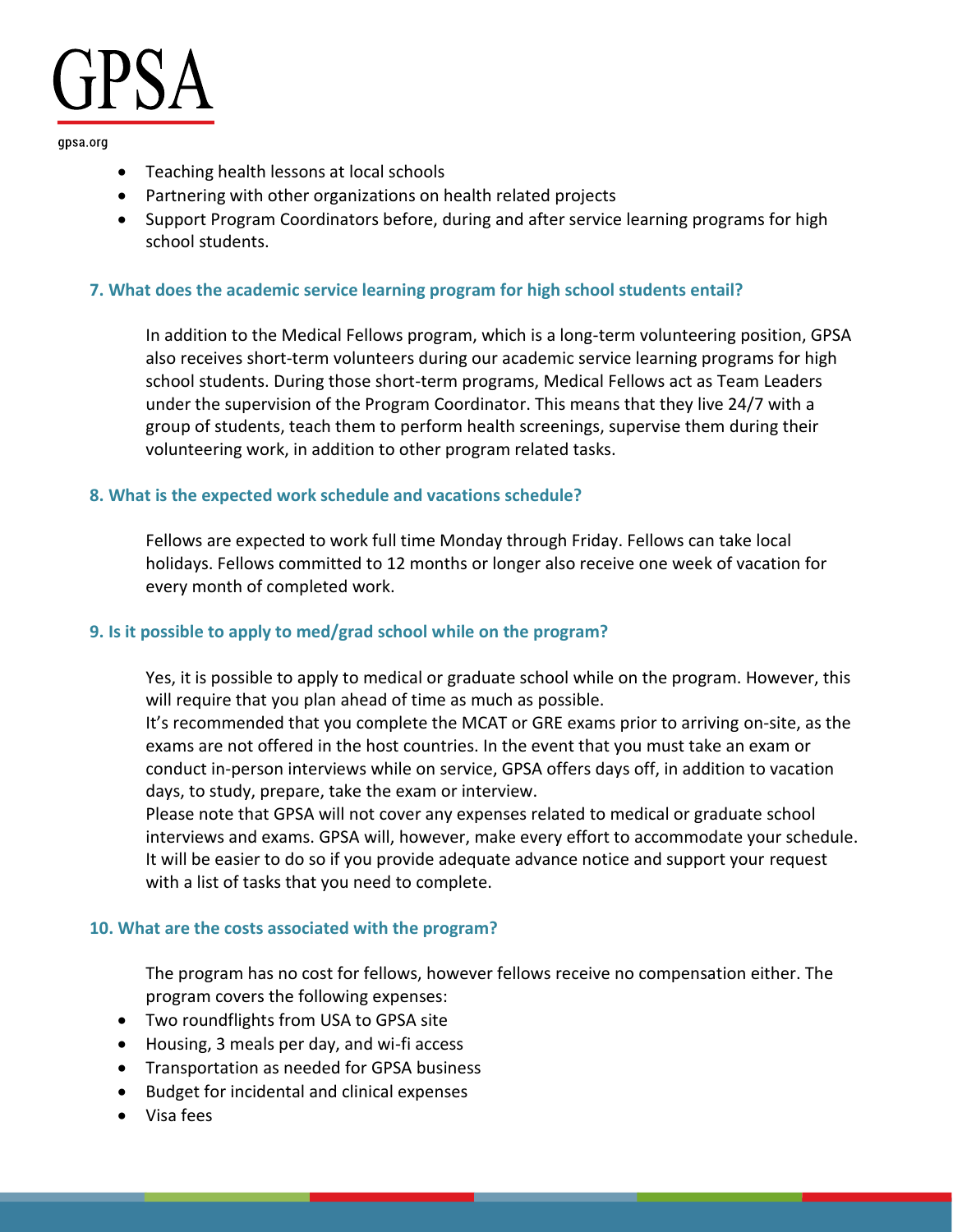gpsa.org

The following expenses are NOT covered by GPSA:

- Health insurance
- Gifts and souvenirs
- Other expenses

# **11. What are the differences between the Medical Fellows program and the Global Medical Fellows program?**

The chart below lists the differences between programs:

|                                   | <b>Global Medical Fellows</b> | <b>Medical Fellows</b>                    |
|-----------------------------------|-------------------------------|-------------------------------------------|
| Length                            | 9 months                      | 3 months for West Virginia                |
|                                   |                               | 12-13 months for Guatemala                |
|                                   |                               | and Belize                                |
| <b>Location</b>                   | Multiple. Every 3 months      | Long-term stay in Belize,                 |
|                                   | would move to a new location  | Guatemala or West Virginia,               |
|                                   | (either Belize, Guatemala,    | with potential travel to other            |
|                                   | West Virginia or Thailand).   | sites (including Thailand).               |
| Work with high school<br>students | Yes                           | Yes                                       |
| Volunteer at a clinic/health      | Yes                           | Yes                                       |
| center/home visits/health         |                               |                                           |
| fairs, etc.                       |                               |                                           |
| <b>Partnership Building</b>       | <b>No</b>                     | Yes                                       |
| <b>Community Needs</b>            | No, instead might be asked to | Yes                                       |
| <b>Assessment</b>                 | conduct small research        |                                           |
|                                   | projects.                     |                                           |
| <b>Community Project</b>          | No, but might be able to      | Only for those who commit to              |
|                                   | support others on their own   | 13 months.                                |
|                                   | projects.                     |                                           |
| <b>Costs covered by GPSA</b>      | One round flight from         | Two round flights from<br>$\bullet$       |
|                                   | USA to GPSA site              | USA to GPSA site                          |
|                                   | Housing, 3 meals per          | Housing, 3 meals per                      |
|                                   | day, wi-fi access             | day, wi-fi access                         |
|                                   | Transportation fees as        | Transportation fees as                    |
|                                   | needed for GPSA               | needed for GPSA                           |
|                                   | business                      | business                                  |
|                                   | <b>Budget for incidental</b>  | <b>Budget for incidental</b><br>$\bullet$ |
|                                   | and clinical expenses         | and clinical expenses                     |
|                                   | Visa fees                     | Visa fees<br>$\bullet$                    |